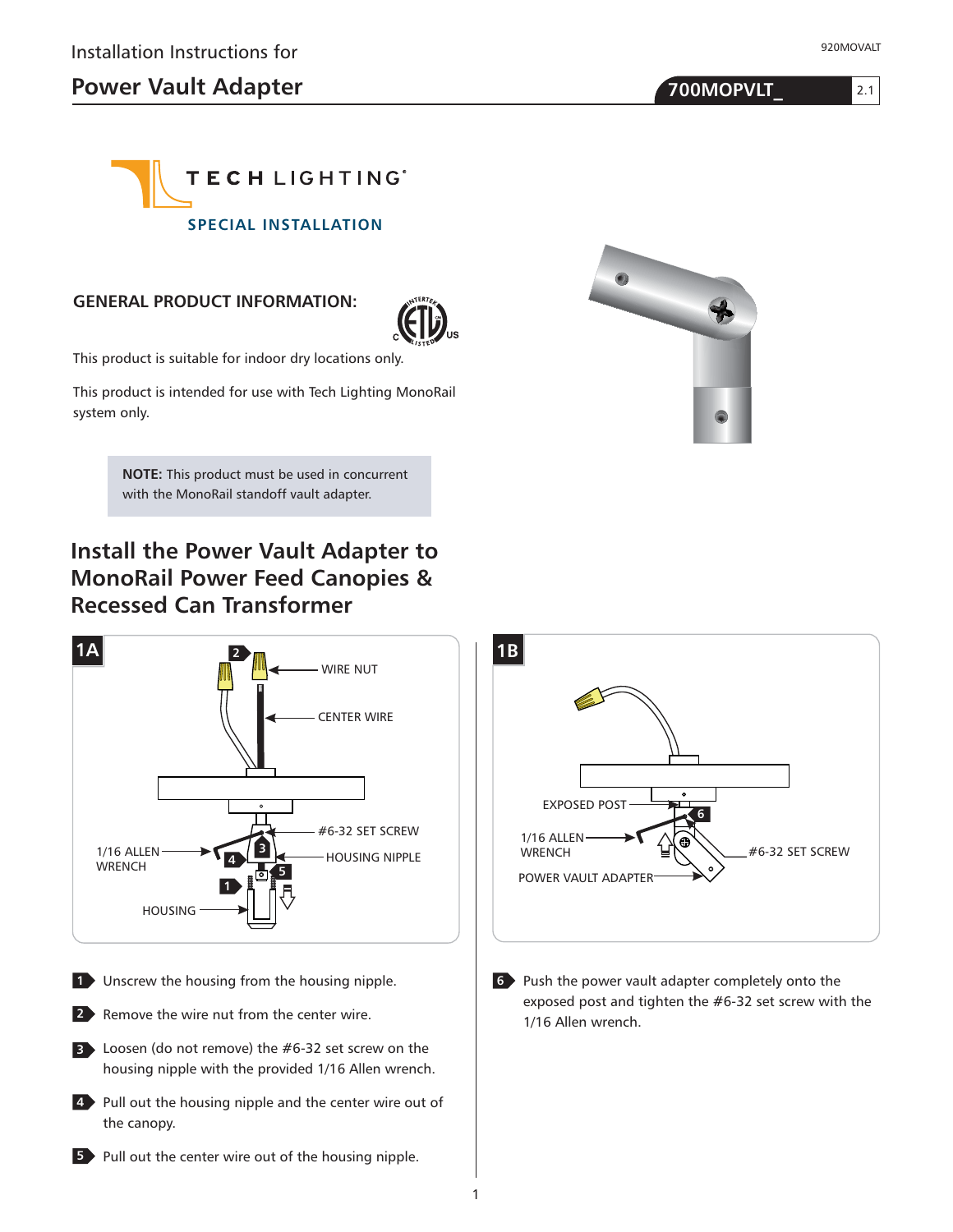



When power extender is not used in the system, push **7** the 1-1/2" rod (provided with the power vault adapter) completely into the power vault adapter and tighten the #6-32 set screw with the 1/16 Allen wrench.

When power extender is used in the system, push the **8** proper extender rod completely into the power vault adapter and tighten the #6-32 set screw with the 1/16 Allen wrench.

Push the housing nipple completely onto the 1-1/2" rod **9** or the extender rod and tighten the #6-32 set screw with the 1/16 Allen wrench.



10 Rotate the power vault adapter to ease feeding the center wire.

**11** Feed the new center wire from the housing nipple and through the 1-1/2" rod or extension rod into one portion of the power vault adapter. Make sure that the contact is completely inside the housing nipple.



Loop the center wire and feed it completely through the **12** second portion of the power vault adapter into the canopy.



**13** Ensure that the adapter is level and tighten the Phillips head screw.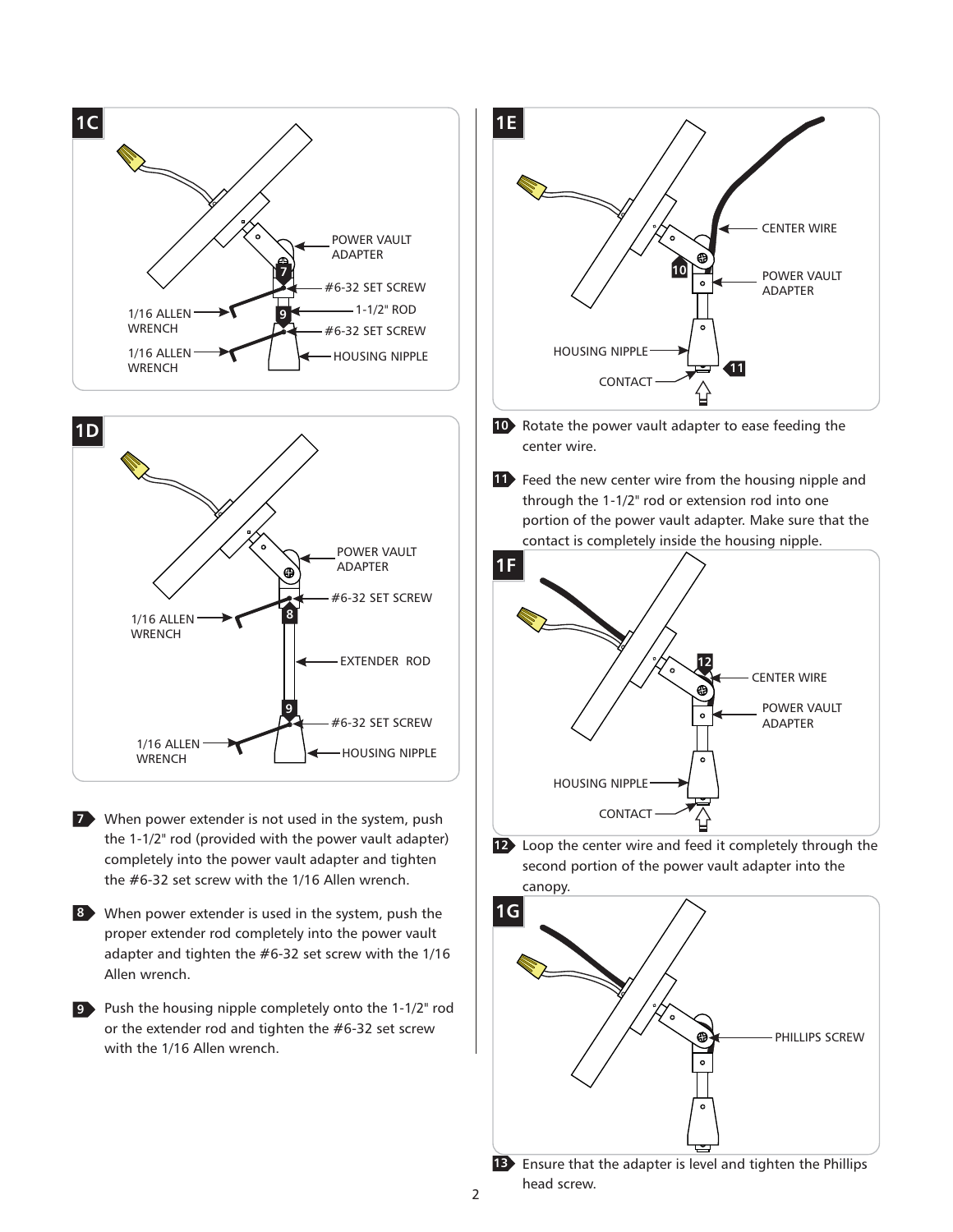

- **14** Tighten the set screw on the opposite side of the screw head with the provided .035 Allen wrench to ensure the position of the adapter.
- **15** For the power feed canopies with dual posts repeat steps 1 through 14 for the other post.



- 16 For the power feed canopies with dual posts, snap the extender rods together with the separators provided in the power extender package.
- **17** Refer to the instruction provided with the power feed canopy to complete the installation.

### **Install the Power Vault Adapter to MonoRail Surface Transformers**



- 1 Remove the #4-40 screws with a Phillips screwdriver on the side of the transformer cover.
- Lift the dome cover off of the transformer housing. **2**
- Disconnect the center wire from the circuit breaker wire **3** by removing the wire nut.
- Unscrew the housing from the housing nipple. **4**
- Loosen (do not remove) the #6-32 set screw on the **5** housing nipple with the 1/16 Allen wrench.
- Pull out the housing nipple and the center wire out of **6** the canopy.
- **Pull out the center wire out of the housing nipple.**



8 Push the power vault adapter completely onto the exposed post and tighten the #6-32 set screw with the 1/16 Allen wrench.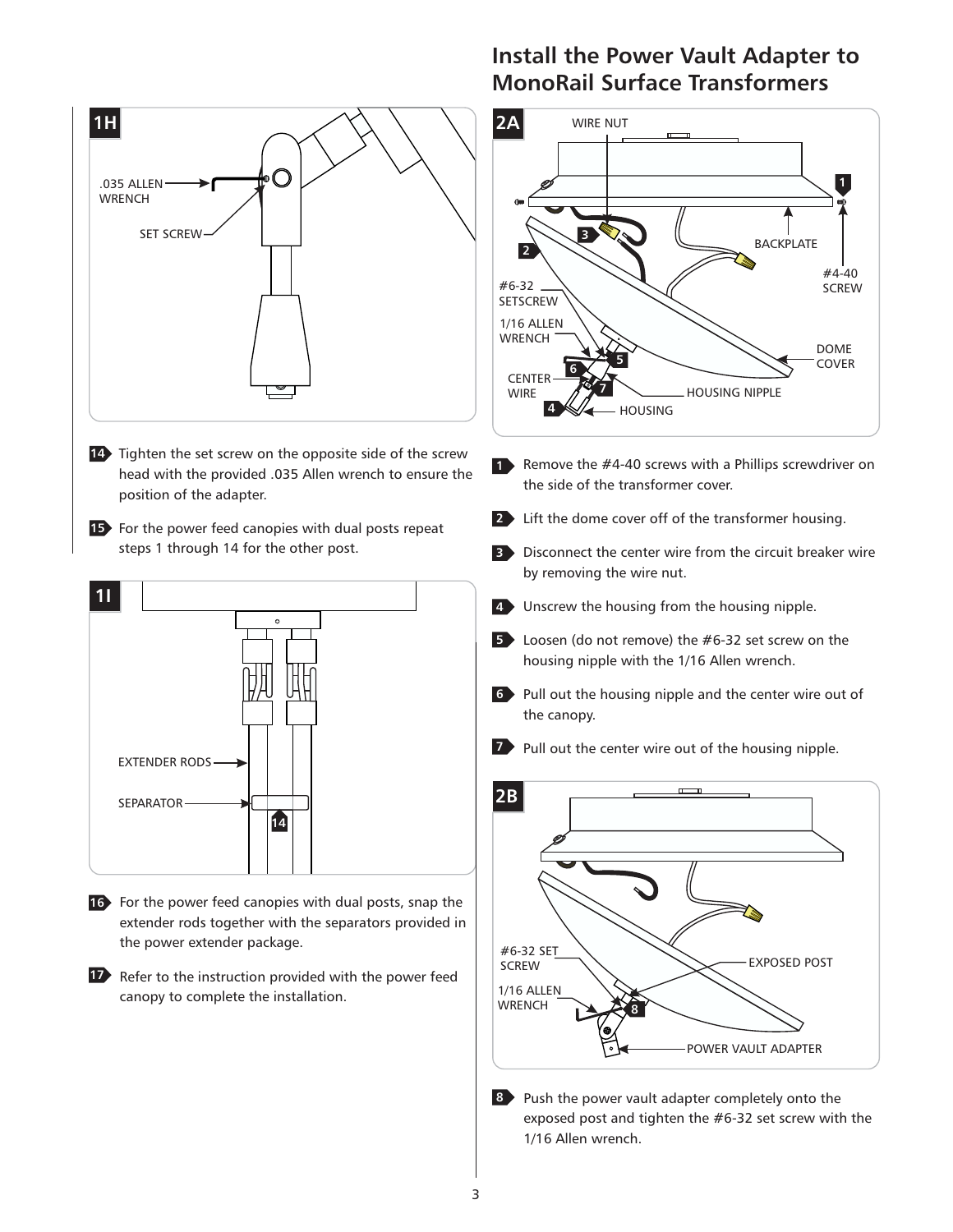

| <b>Surface Mount Transformer</b> | Overall (A) | Overall (A) | Overall (A) | Overall (A) | Overall (A) | Overall (A) | Extender Rod   Extender Rod   Extender Rod   Extender Rod   Extender Rod   Extender Rod   Extender Rod  <br>Length for 3"   Length for 6"  Length for 12" Length for 24" Length for 36" Length for 48" Length for 96" <br>Overall (A) |
|----------------------------------|-------------|-------------|-------------|-------------|-------------|-------------|---------------------------------------------------------------------------------------------------------------------------------------------------------------------------------------------------------------------------------------|
| <b>SRT 150</b>                   | N/A         | $2 - 3/8"$  | $8 - 3/8"$  | $20 - 3/8"$ | $32 - 3/8"$ | $44 - 3/8"$ | $92 - 3/8"$                                                                                                                                                                                                                           |
| <b>SRT 300</b>                   | N/A         | $1 - 1/4"$  | $7 - 1/4"$  | $19 - 1/4"$ | $31 - 1/4"$ | $43 - 1/4"$ | $91 - 1/4"$                                                                                                                                                                                                                           |
| <b>SRT 600</b>                   | N/A         | N/A         | $6 - 1/4"$  | $18 - 1/4"$ | $30 - 1/4"$ | $42 - 1/4"$ | $90 - 1/4"$                                                                                                                                                                                                                           |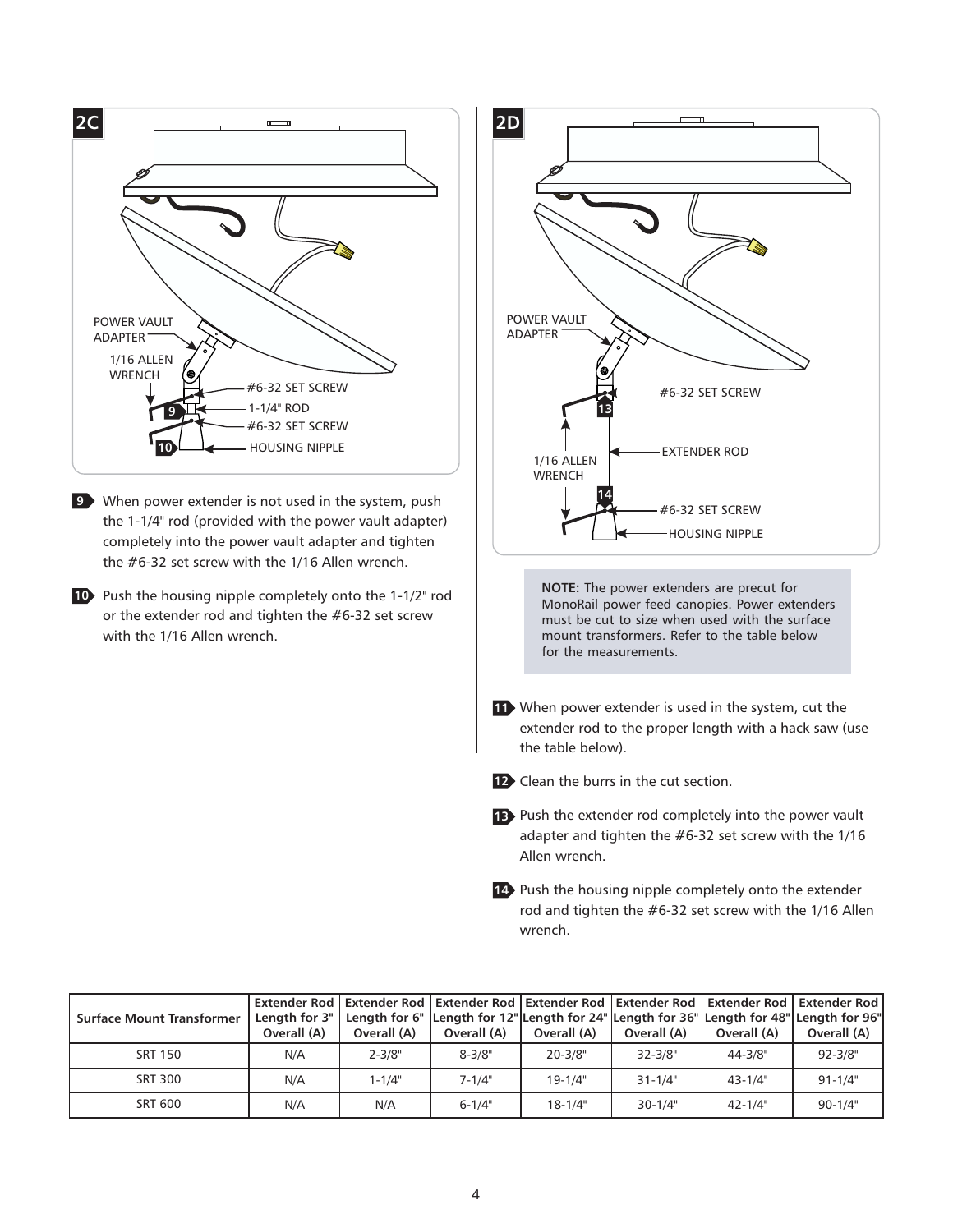

**15** Rotate the power vault adapter to ease feeding the center wire.

**16** Feed the new center wire from the housing nipple and through the 1-1/2" rod or extension rod into one portion of the power vault adapter. Make sure that the contact is completely inside the housing nipple.



Loop the center wire and feed it completely through the **17** second portion of the power vault adapter into the dome cover and reconnect the wire with the wire nut.

18 For the surface mount transformers with dual posts repeat steps 1 through 17 for the other post.



Ensure that the adapter is level and tighten the Phillips **19** head screw.



- Tighten the set screw on the opposite side of the screw **20** head with the provided .035 Allen wrench to ensure the position of the adapter.
- For the surface mount transformers with dual posts **21**repeat steps 1 through 19 for the other post.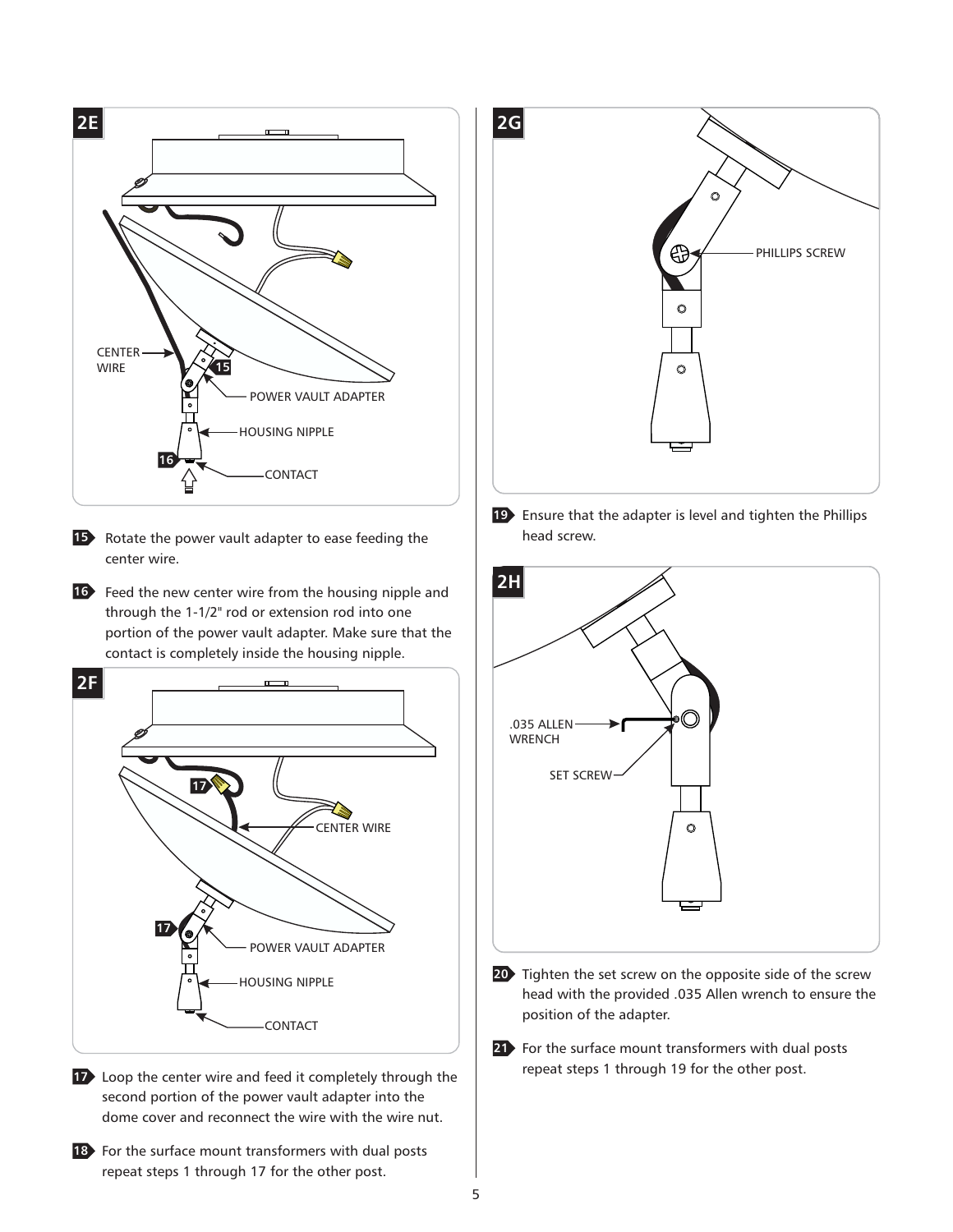

- For the surface mount transformers with dual posts, **22** snap the extender rods together with the separators provided in the power extender package.
- 23 Refer to the instruction provided with the surface mount transformer to complete the installation.

## **Install the Power Vault Adaptor to Mini Surface Transformers**





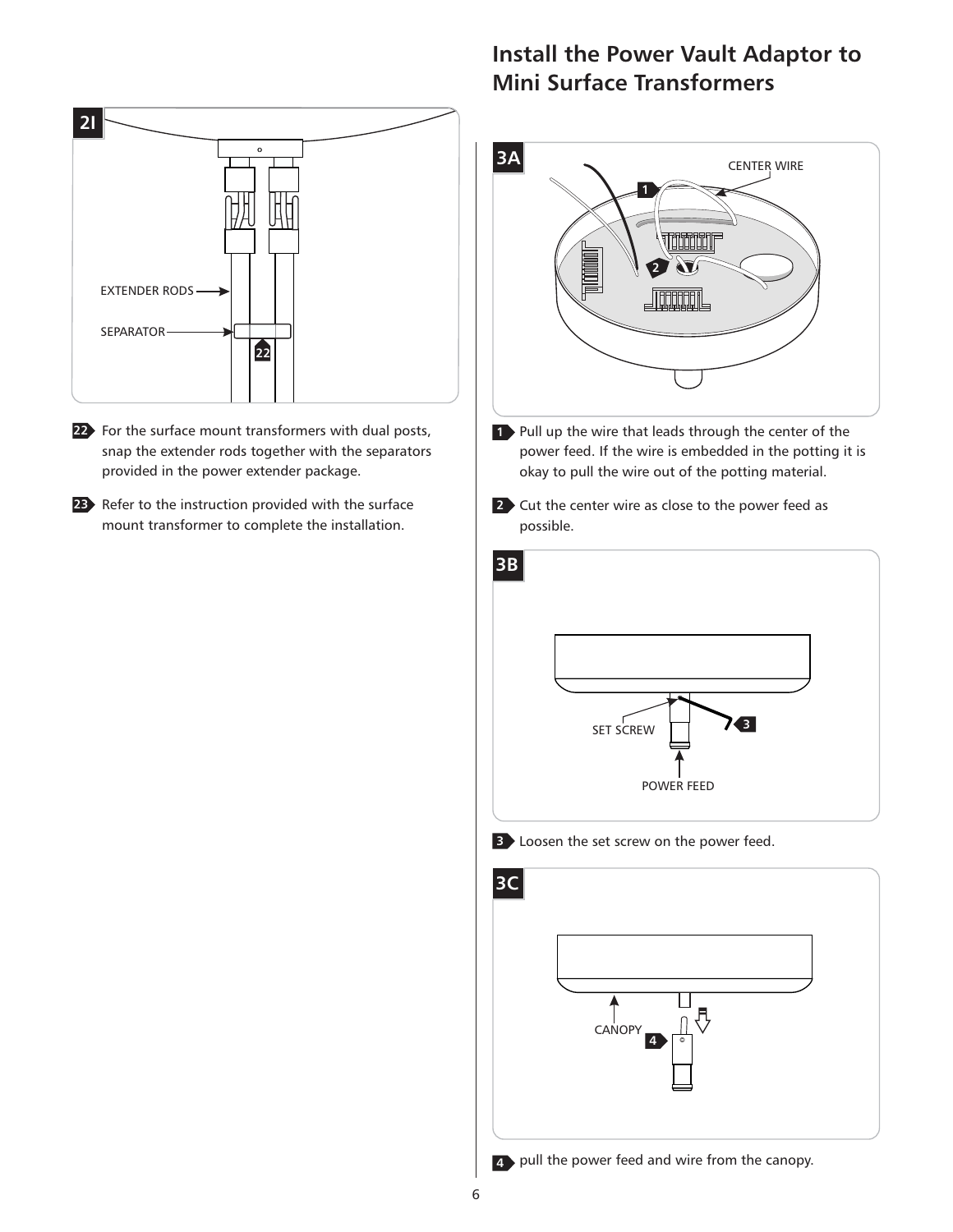



- When power extender is not used in the system, push **5** the 1-1/2" rod (provided with the power vault adapter) completely into the power vault adapter and tighten the #6-32 set screw with the 1/16 Allen wrench.
- When power extender is used in the system, push the **6** proper extender rod completely into the power vault adapter and tighten the #6-32 set screw with the 1/16 Allen wrench.
- Push the housing nipple completely onto the 1-1/2" rod **7** or the extender rod and tighten the #6-32 set screw with the 1/16 Allen wrench.



- 8 Rotate the power vault adapter to ease feeding the center wire.
- **9** Feed the new center wire from the housing nipple and through the 1-1/2" rod or extension rod into one portion of the power vault adapter. Make sure that the contact is completely inside the housing nipple.



**10** Loop the center wire and feed it completely through the second portion of the power vault adapter into the canopy.

| <b>Shortest Compatible</b><br><b>Rigid Standoff</b> | Extender Rod   Extender Rod   Extender Rod   Extender Rod   Extender Rod   Extender Rod   Extender Rod  <br>"Length for 3"   Length for 6"  Length for 12" Length for 24" Length for 36" Length for 48" Length for 96  <br>Overall (A) | Overall (A) | Overall (A) | Overall (A)  | Overall (A) | Overall (A) | Overall (A) |
|-----------------------------------------------------|----------------------------------------------------------------------------------------------------------------------------------------------------------------------------------------------------------------------------------------|-------------|-------------|--------------|-------------|-------------|-------------|
| 7''                                                 | $1 - 7/8"$                                                                                                                                                                                                                             | $4 - 1/4"$  | $10 - 1/4"$ | $77 - 1/4''$ | $34 - 1/4"$ | $46 - 1/4"$ | $94 - 1/4"$ |